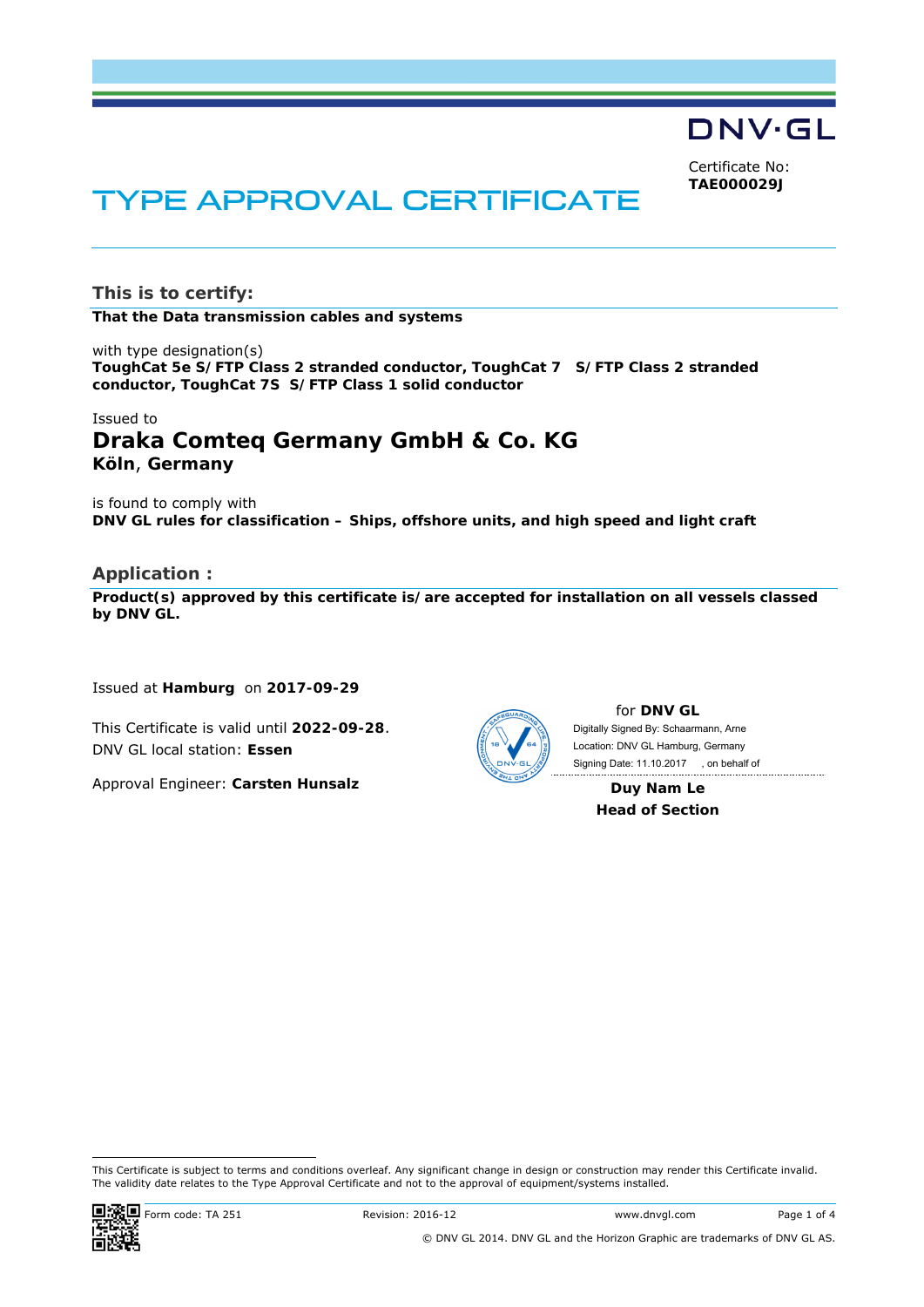Job Id: **262.1-010044-4**  Certificate No: **TAE000029J**

# **Product description**

| $Type(s)$ :      | ToughCat 5e S/FTP 4x 2 x 0,22mm <sup>2</sup>              |
|------------------|-----------------------------------------------------------|
| Standards:       | Category 5/5e Installation/Horizontal cable according to: |
|                  | EN 50173-1; EN 50288-2-1, ISO/IEC 11801; IEC 61156-5      |
| Conductors:      | Plain, stranded copper                                    |
| Core insulation: | Polyethylene                                              |
| Screen:          | Al/polyester tape                                         |
| Metal covering:  | Tinned, Copper wire braid                                 |
| Outer sheath:    | SHF1                                                      |

Electric data at 20 °C

| Frequency | Attenuation,<br>nominal | <b>NEXT</b> |
|-----------|-------------------------|-------------|
| MHz       | (db/100m)               | (db)        |
|           | 2,1                     | 90          |
|           | 4,0                     | 90          |
| 10        | 6,3                     | 90          |
| 16        | 8,0                     | 90          |
| 20        | 9,0                     | 90          |
| 31,25     | 11,4                    | 90          |
| 62,5      | 16,5                    | 86          |
| 100       |                         | 83          |

Charactericstic impedance 100 Ohm DC-loop resistance  $\leq$ 158 Ohm/km

| $Type(s)$ :      | ToughCat 7 S/FTP 4x2x 0,27mm <sup>2</sup> (stranded) |
|------------------|------------------------------------------------------|
|                  | ToughCat 7S S/FTP 4x2x 0,56mm (solid)                |
| <b>Standards</b> | Category 7, Installation cable according to:         |
|                  | EN 50173-1; EN 50288-4-1, ISO/IEC 11801; IEC 61156-5 |
| Conductors:      | Plain solid copper or plain stranded copper          |
| Core insulation: | Polyethylene                                         |
| Screen:          | Al/polyester tape                                    |
| Metal covering:  | Tinned, Copper wire braid                            |
| Outer sheath:    | SHF1                                                 |

Electric data at 20 °C

|            | Class 1 solid conductor |             |                         | Class 2 stranded conductor |  |
|------------|-------------------------|-------------|-------------------------|----------------------------|--|
| Frequency  | Attenuation,<br>nominal | <b>NEXT</b> | Attenuation,<br>Nominal | <b>NEXT</b>                |  |
| <b>MHz</b> | (db/100m)               | (db)        | (db/100m)               | (db)                       |  |
|            | 1,8                     | 100         | 2,0                     | 90                         |  |
| 4          | 3,4                     | 100         | 3,6                     | 90                         |  |
| 10         | 5,4                     | 100         | 5,5                     | 90                         |  |
| 16         | 6,8                     | 100         | 7,5                     | 90                         |  |
| 20         | 7,7                     | 100         | 7,7                     | 90                         |  |
| 31,25      | 9,6                     | 100         | 9,8                     | 90                         |  |
| 62,5       | 13,7                    | 100         | 14,0                    | 86                         |  |
| 100        | 17,4                    | 100         | 17,9                    | 83                         |  |
| 155        | 21,9                    | 94          | 22,4                    | 81                         |  |
| 200        | 25,0                    | 92          | 25,6                    | 78                         |  |
| 250        | 28,1                    | 90          | 28,7                    | 77                         |  |
| 300        | 30,9                    | 89          | 31,6                    | 73                         |  |
| 600        | 44,8                    | 85          | 45,7                    | 71                         |  |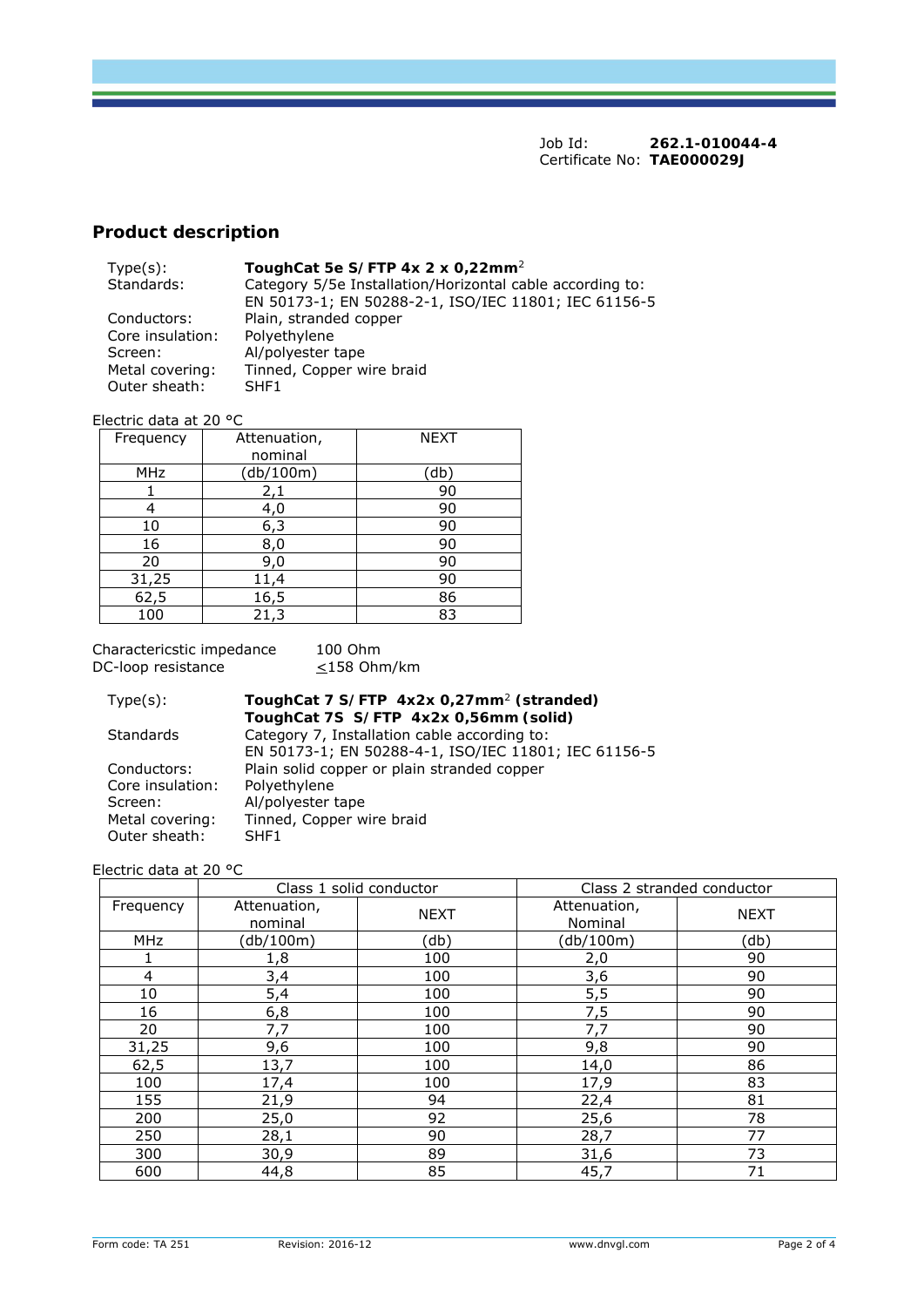Job Id: **262.1-010044-4**  Certificate No: **TAE000029J**

|                          | Class 1 solid conductor | Class 2 stranded conductor |
|--------------------------|-------------------------|----------------------------|
| Characteristic impedance | 100 Ohm                 | 100 Ohm                    |
| DC-loop resistance       | ≤ 150 Ω/km              | $<$ 138 Ohm/km             |

# **Application/Limitation**

Data communication cable Installation / Horizontal cable Halogen free, Low smoke

| $-$ 40 $^{\circ}$ C to +85 $^{\circ}$ C |
|-----------------------------------------|
| $-15^{\circ}$ C to $+50^{\circ}$ C      |
|                                         |

The requirements of SOLAS Amendments Chapter II-1, Part D, Reg. 45, 5.2 (provision to be taken to limit Fire Propagation along Bunches of Cables or Wires) are fulfilled without any additional measures.

In order to achieve a transmission link compliant with Category 7, cables shall be installed with suitable termination equipment according to manufacturer's recommendations.

# **Type Approval documentation**

| Data sheets: | IE ToughCat5_S_FTP_e, dated 14.11.2014     |
|--------------|--------------------------------------------|
|              | IE_ToughCat7_S_FTP_e, dated 14.11.2014     |
|              | IE_ToughCat7S_S_FTP_e, dated 14.11.2014    |
| Test report: | Draka test report summary dated 2004-01-30 |

## **Tests carried out**

| <b>Standard</b> | Release | <b>General description</b>                                                                                                                                                                                                        | Limitation                                                                               |
|-----------------|---------|-----------------------------------------------------------------------------------------------------------------------------------------------------------------------------------------------------------------------------------|------------------------------------------------------------------------------------------|
|                 | 2015-12 | DNV GL Type Approval Programme<br>DNVGL-CP-0403                                                                                                                                                                                   |                                                                                          |
| IEC 61156-5     | 2009-05 | Multicore and symmetrical pair/quad<br>cables for digital communications - Part 5:<br>Symmetrical pair/quad cables with<br>transmission characteristics up to 1 000<br>MHz - Horizontal floor wiring - Sectional<br>specification | Reference to<br>requirement for<br>category cable:<br>Cat 5e (100MHz),<br>Cat 7 (600MHz) |
| ISO/IEC 11801   | 2010-04 | Information technology - Generic cabling<br>for customer premises, inc Amd 1 and 2.                                                                                                                                               | Reference to<br>requirement for<br>category cable:<br>Cat 5e (100MHz),<br>Cat 7 (600MHz) |
| IEC 60332-1-2   | 2015-07 | Tests on electric and optical fibre cables<br>under fire conditions. Part 1-2. Test for<br>vertical flame propagation for a single<br>insulated wire or cable. Procedure for 1 kW<br>pre-mixed flame                              |                                                                                          |
| IEC 60332-3-24  | 2009-11 | Tests on electric and optical fibre cables<br>under fire conditions - Part 3-24: Test for<br>vertical flame spread of vertically-mounted<br>bunched wires or cables - Category C                                                  | Bunch test<br>Category C                                                                 |